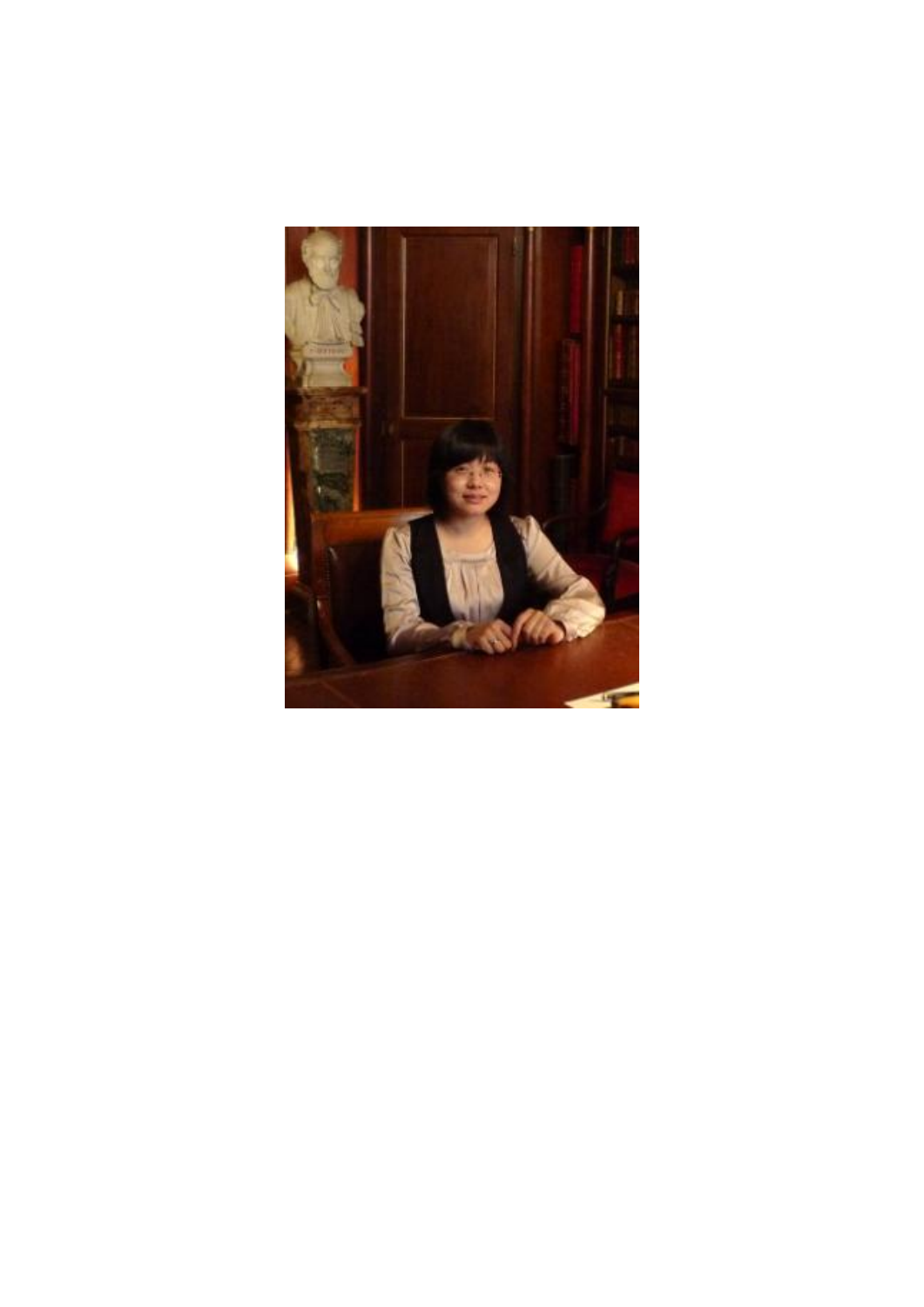# **CURRICULUM VITAE of Dr. MIAO JIANG [\(miao\\_jm@vip.126.com](mailto:miao_jm@vip.126.com)**)

## **Name: Miao Jiang**

#### **Academic qualifications:**

| 1996.09-2003.07 | B. & M. M.D. Chin. Med. | Beijing University of TCM, Beijing, China |
|-----------------|-------------------------|-------------------------------------------|
| 2003.09-2006.07 | Ph.D. Chin. Med.        | Beijing University of TCM, Beijing, China |

### **Previous academic positions**:

| 2006.09-2008.12                    | <b>Postdoctoral Fellow</b>  | Institute of Basic Research In Clinical Medicine, China Academy |
|------------------------------------|-----------------------------|-----------------------------------------------------------------|
|                                    |                             | of Traditional Chinese Medicine                                 |
| 2006.09-2007.10                    | Visiting Scholar Researcher | Bioinformatics Institute, Tsinghua University                   |
| 2009.01-2010.11                    | Assistant Professor         | Institute of Basic Research In Clinical Medicine, China Academy |
|                                    |                             | of Traditional Chinese Medicine                                 |
| 2011.05-2011.11                    | Visiting Scholar Researcher | School of Chinese Medicine, Hongkong Baptist University         |
| <b>Present academic positions:</b> |                             |                                                                 |
| 2010.12-                           | Associate Professor         | Institute of Basic Research In Clinical Medicine, China Academy |
|                                    | (By Courtesy)               | of Traditional Chinese Medicine                                 |

### **Previous relevant research work**:

Research area Incorporation of pattern differentiation in traditional Chinese medicine into clinical trial, and role of pattern differentiation in biomedicine and bioinformatics; Toxicity study on herbal medicines integrated with traditional Chinese medicine pattern classification and multiple-components pharmacology

**Publication Records:** 2 Theses; 3 Books; 36 SCI Papers.

## **Ten Representative publications in the past ten years** (\* Corresponding author)

- 1. **Miao Jiang**#, Cheng Lu#, et al. Understanding the molecular mechanism of interventions in treating rheumatoid arthritis patients with corresponding traditional Chinese medicine patterns based on bioinformatics approach. *Evid Based Complement Alternat Med*. 2012. Epub 2012 Oct 16.
- 2. [Yang H,](http://www.ncbi.nlm.nih.gov/pubmed?term=Yang%20H%5BAuthor%5D&cauthor=true&cauthor_uid=23304198) [Yang J,](http://www.ncbi.nlm.nih.gov/pubmed?term=Yang%20J%5BAuthor%5D&cauthor=true&cauthor_uid=23304198)…**[Jiang M](http://www.ncbi.nlm.nih.gov/pubmed?term=Jiang%20M%5BAuthor%5D&cauthor=true&cauthor_uid=23304198)**\*, [Wang X.](http://www.ncbi.nlm.nih.gov/pubmed?term=Wang%20X%5BAuthor%5D&cauthor=true&cauthor_uid=23304198) Effect of combining therapy with traditional chinese medicine-based psychotherapy and herbal medicines in women with menopausal syndrome: a randomized controlled clinical trial. *[Evid Based Complement Alternat Med.](http://www.ncbi.nlm.nih.gov/pubmed/23304198)* 2012. Epub 2012 Dec 10.
- 3. **Miao Jiang**, Chi Zhang, et al. Traditional Chinese Medicine Zheng in the Era of Evidence-Based Medicine: A Literature Analysis. *Evid Based Complement Alternat Med*. 2012. Epub 2012 Jun 6.
- 4. **Miao Jiang**, Lu C, et al. Syndrome differentiation in modern research of traditional Chinese medicine. *J Ethnopharmacol*. 2012 Apr 10;140(3):634-42.
- 5. Yang Gonga, Qinglin Zha,…**Miao Jiang\***. Efficacy and safety of Fufangkushen colon-coated capsule in the treatment of ulcerative colitis compared with mesalazine: A double-blinded and randomized study. *[J](http://www.ncbi.nlm.nih.gov/pubmed/21911045)  [Ethnopharmacol.](http://www.ncbi.nlm.nih.gov/pubmed/21911045)* 2012 Jun 1;141(2):592-8.
- 6. **Miao Jiang**, Qinglin et al. Risk factors of gastrointestinal and hepatic adverse drug reactions in the treatment of rheumatoid arthritis with biomedical combination therapy and Chinese medicine. *[J Ethnopharmacol.](http://www.ncbi.nlm.nih.gov/pubmed/21782923)* 2012 Jun 1;141(2):615-21.
- 7. **Miao Jiang**, Chi Zhang, et al. The Role of Chinese Medicine in the Treatment of Chronic Diseases in China.